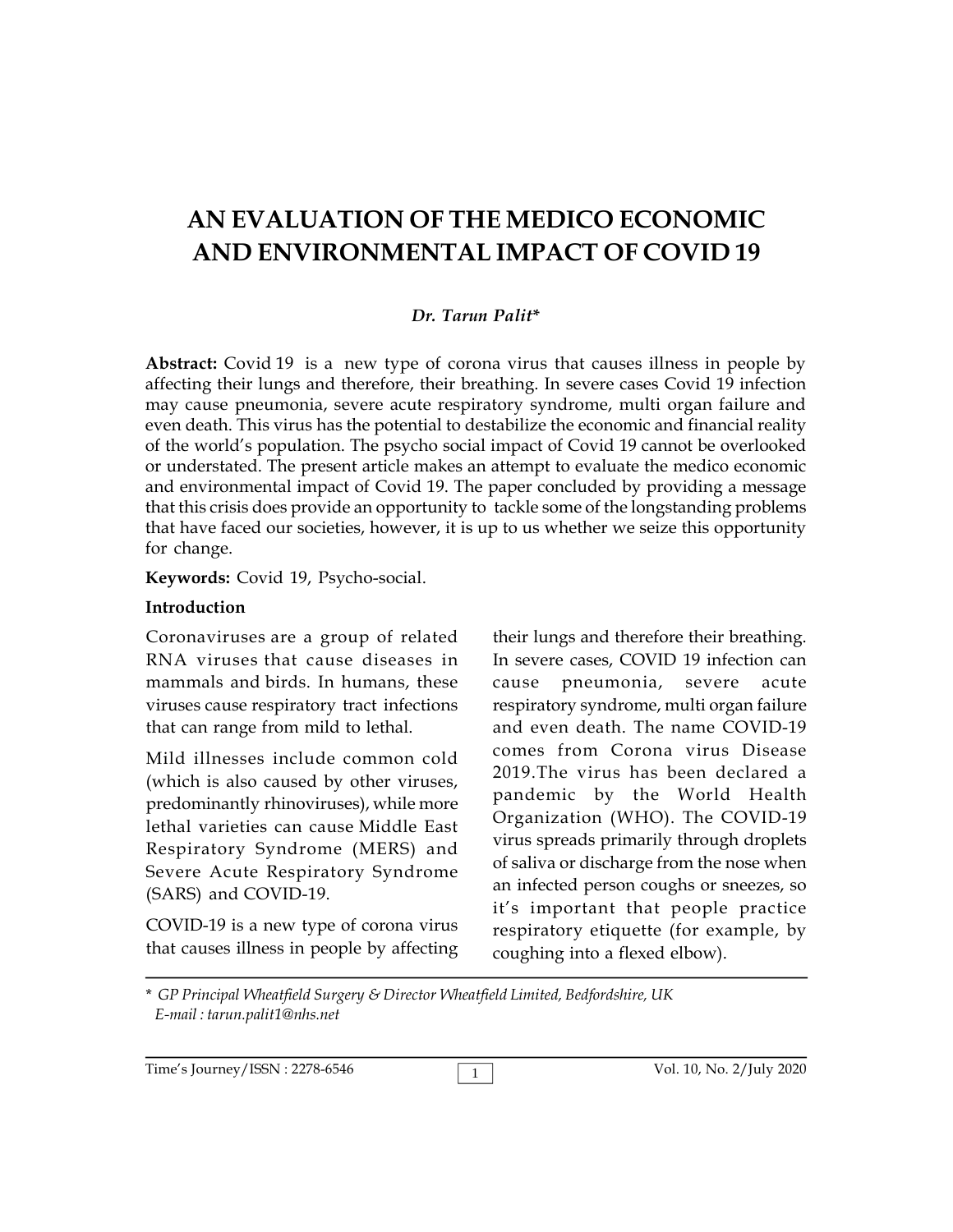An Evaluation of the Medico Economic and Environmental Impact of COVID 19

| Common symptoms of infection                                                                                                          | Associated symptoms                                                                                               |
|---------------------------------------------------------------------------------------------------------------------------------------|-------------------------------------------------------------------------------------------------------------------|
| The most important sign symptoms are<br>recent onset of any of the following:                                                         | Taste / olfactory disorders- new<br>anosmia                                                                       |
| A new continuous cough, meaning<br>coughing a lot for more than an hour or<br>experiencing 3 or more episodes of<br>coughing in a day | Neurological - stroke                                                                                             |
| A high temperature<br>A loss of, or change in, normal sense of<br>smell or taste (anosmia)                                            | Ocular manifestations - conjunctival<br>hyperaemia, chemosis, and increased<br>secretions.                        |
| For most people coronavirus (COVID-<br>19) will be a mild illness.                                                                    | Cardiovascular events - myocardial<br>injury, cardiac arrhythmias, heart failure                                  |
| However, if people have any of the<br>symptoms above they should self-isolate<br>at home straight away following local<br>guidelines. | Venous and arterial thromboembolic<br>disease                                                                     |
|                                                                                                                                       | Gastrointestinal - diarrhoea                                                                                      |
|                                                                                                                                       | Multi organ dysfunction                                                                                           |
| People are described as clinically<br>vulnerable if they are                                                                          | d) Chronic liver disease, such as hepatitis                                                                       |
| 1. Aged 70 or older                                                                                                                   | e) Chronic neurological conditions, such<br>as Parkinson's disease, motor neurone                                 |
| 2. Under 70 with an underlying health<br>condition listed below:                                                                      | disease, multiple sclerosis or cerebral<br>palsy                                                                  |
| a) Chronic (long-term) mild to moderate                                                                                               | f) Diabetes                                                                                                       |
| respiratory diseases, such as asthma,<br>chronic obstructive pulmonary disease,<br>emphysema or bronchitis                            | g) A weakened immune system due to<br>conditions such as HIV and AIDS, or on<br>medicines such as steroid tablets |
| b) Chronic heart disease, such as heart<br>failure                                                                                    | h) Morbidlyobese (BMI of 40 or above)                                                                             |
| c) Chronic kidney disease                                                                                                             | i) Pregnant women                                                                                                 |
|                                                                                                                                       | Uncontrolled, this virus may well cost                                                                            |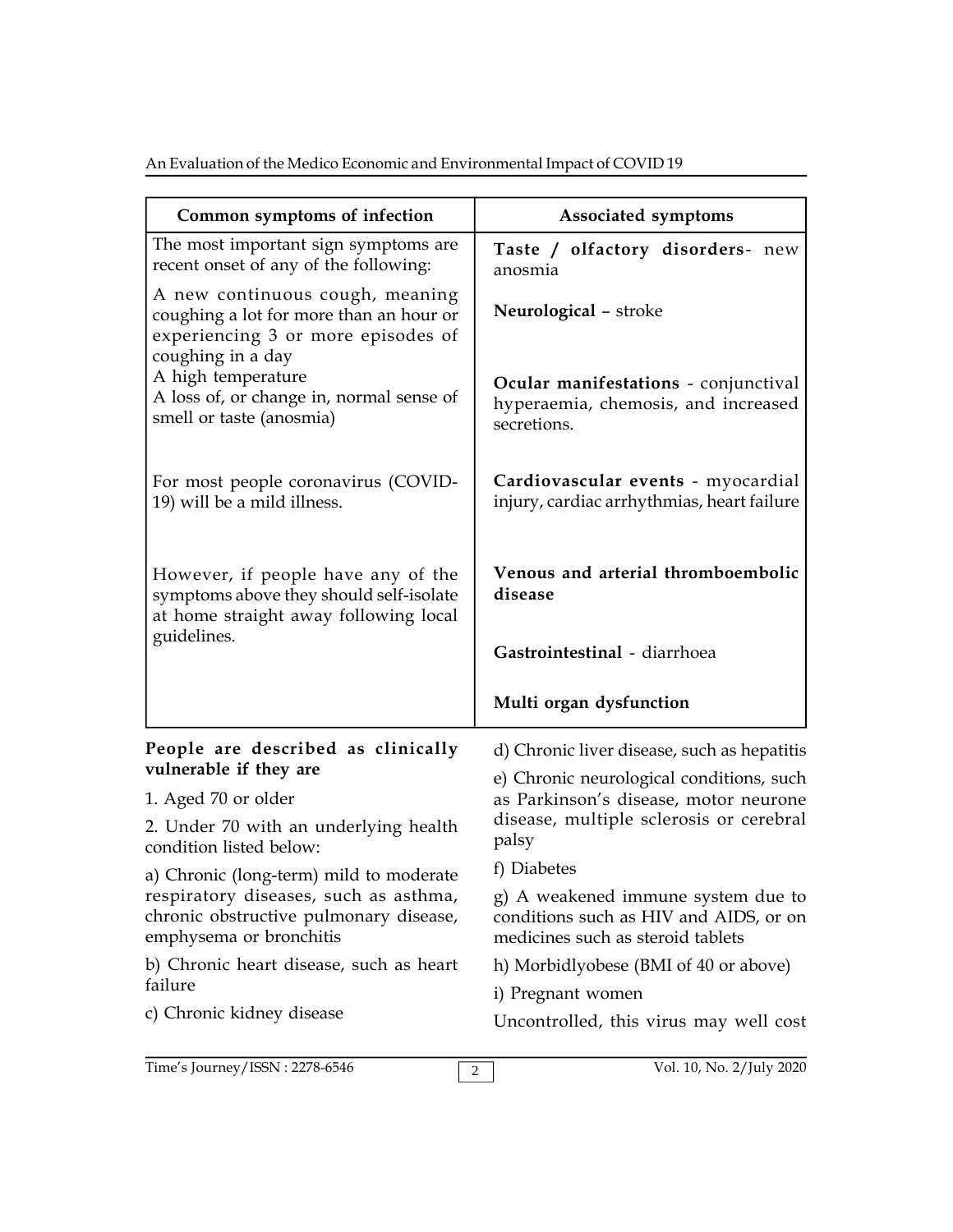millions of lives, but the risks do not stop there.

As individuals we need to take action to prevent, isolate and care for ourselves and others during this crisis.

#### **The four key public health strategy in community settings to prevent spreading the virus are to:**

a) Identify possible cases as soon as possible

b) Isolate to prevent transmission to other people

c) Avoid direct contact unless wearing personal protective equipment(PPE)

d) Get specialist advice from a local microbiologist, virologist or infectious disease physician.

In practical terms, this means that once people are infected by COVID 19they:

a) Must stay at home

b) Must not go to work, school or public areas

c) Must not use public transport like buses, trains, tubes or taxis

d) Must avoid visitors to your home

e) Should ask friends, family members or delivery services to carry out errands for them - such as getting groceries, medications or other shopping

We need to understand why isolation is so crucial to stop spreading this virus.

Isolation period may vary from country to country depending on their circumstances.

The most important criteria that determines the virulence of the virus are as follows:

 $\checkmark$  Case Fatality Rate(CFR) determines how deadly is this virus

 $\checkmark$  Rate of transmission (R0) determines how transmissible is the virus

 $\checkmark$  Incubation Period tells us how long does it take to show the symptoms

 $\checkmark$  CFR is determined by the number of patients who died from COVID-19 divided by the total number of cases who are infected.

 $\checkmark$  High CFRs tend to occur in

 Places where access to proper healthcare is limited (especially for the most vulnerable) as well as

 Inadequate national healthcare systems (including limited monitoring and capacity to trigger a timely response).

CFR can be easily manipulated by the total number of infected cases. Consequently, it is crucial to get the total number as accurate as possible. It is not easy to find the exact total of infected cases because many people only develop mild symptoms ormay not develop any symptom at all and may remain undiagnosed.

COVID-19 has more fatalities in old and sick people, but it has also killed some individuals with no underlying health problems and also affected young adults and children. This adds another layer of complexity to this virus because the specific mechanisms underpinning how the virus affects the body are still not fully understood.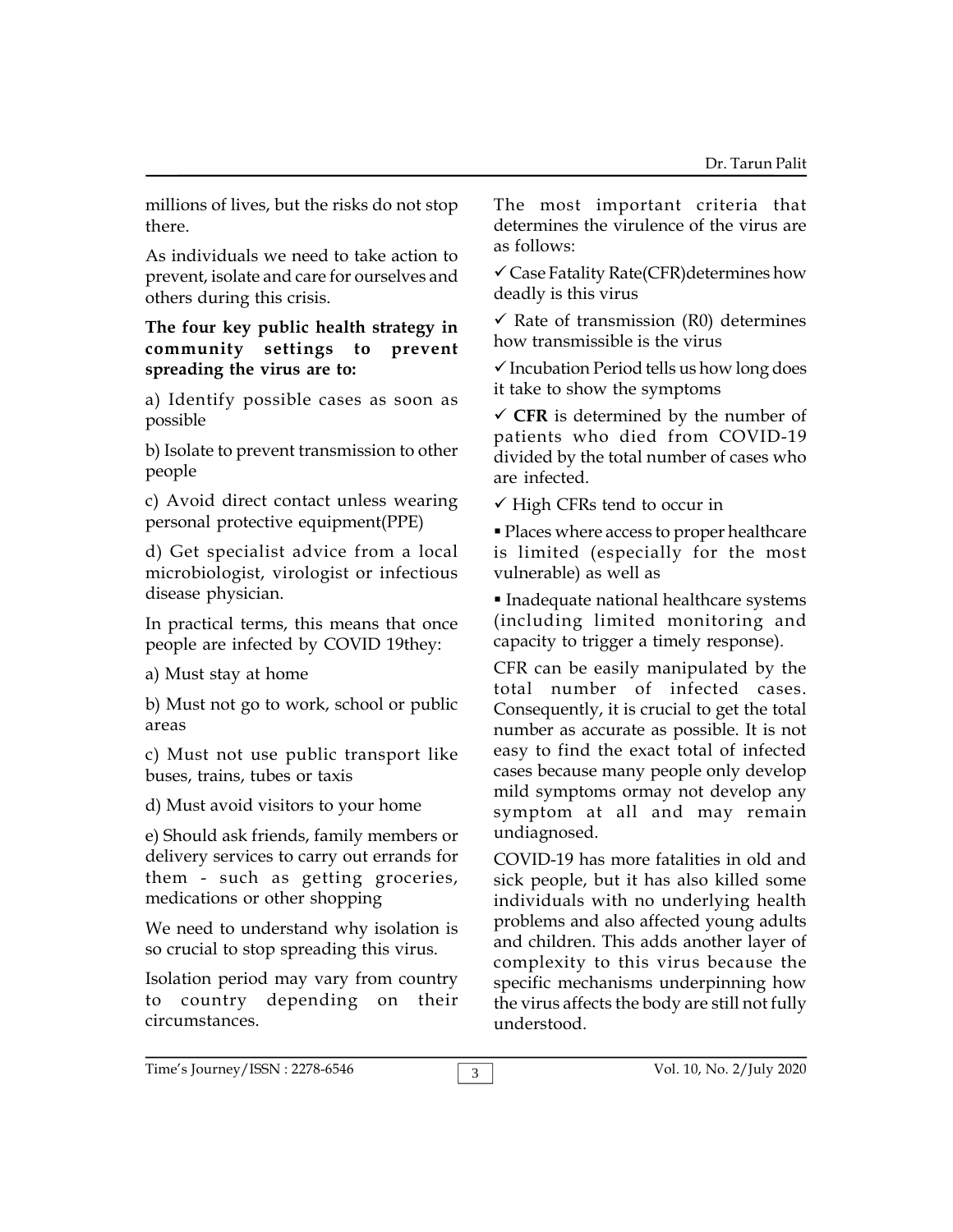## **How transmissible is this virus?**

**R0** (reproduction number) is the average number of individuals estimated to be infected by a single infected person. In the case of COVID-19, every infected person will transmit the virus to 2–4 other noninfected individuals on average and the growth is exponential.

R0 is affected by the following factors:

a) The number of days a person is infectious (currently estimated at 4–14 days) which is known as its **incubation period**.

b) The number of people susceptible to be in contact with the infected person (**influenced by self-isolation**)

c) The likelihood of those non-infected people to catch the virus during that contact (**influenced by hand hygiene, covering the sneezes and coughs, touching the face, etc.)**

When we consider the following facts together, we understand the severity of this situation and the importance of the essential steps that need to be taken by people and governments.

a) This virus has a relatively long incubation period (4-14 days) and a long course of illness.

b) It is quite contagious

c) One person can infect 2–4 people with the CFR of about 0.25–3.00%.

Therefore, in order to efficiently control the COVID 19 epidemic, we need a plan to mitigate its lethality by two specific measures.

1. Decrease the number of lost lives (lower **CFR**)

2. Reduce the rate of transmission (lower **R0**).

## **Wearing a face mask**

There is extensive evidence that healthcare workers, who are trained properly in using masks and are exposed to lots of contagious respiratory droplets, are less likely to be infected while wearing masks.

However, a systematic review of published data (MacIntyre and Chughtai, 2015) reveals that masks do not prevent or reduce the infection in community settings when they are the only measure to prevent infection.

The reason is that

A. The effectiveness of facemasks is most likely impacted by compliance issues.

B. If people wear a mask, they must wear it appropriately, which means:

a) They must wash their hands before and after wearing or removing the mask.

b) They are advised not to touch the front of it – the part potentially exposed to the infection.

c) They should avoid reaching underneath to scratch your nose or mouth.

d) They should wear it most of the time and discard as soon as it gets damp or moist.

The mental and physical impact of social isolation measures Social isolation measures have severe consequences for mental health, particularly for those who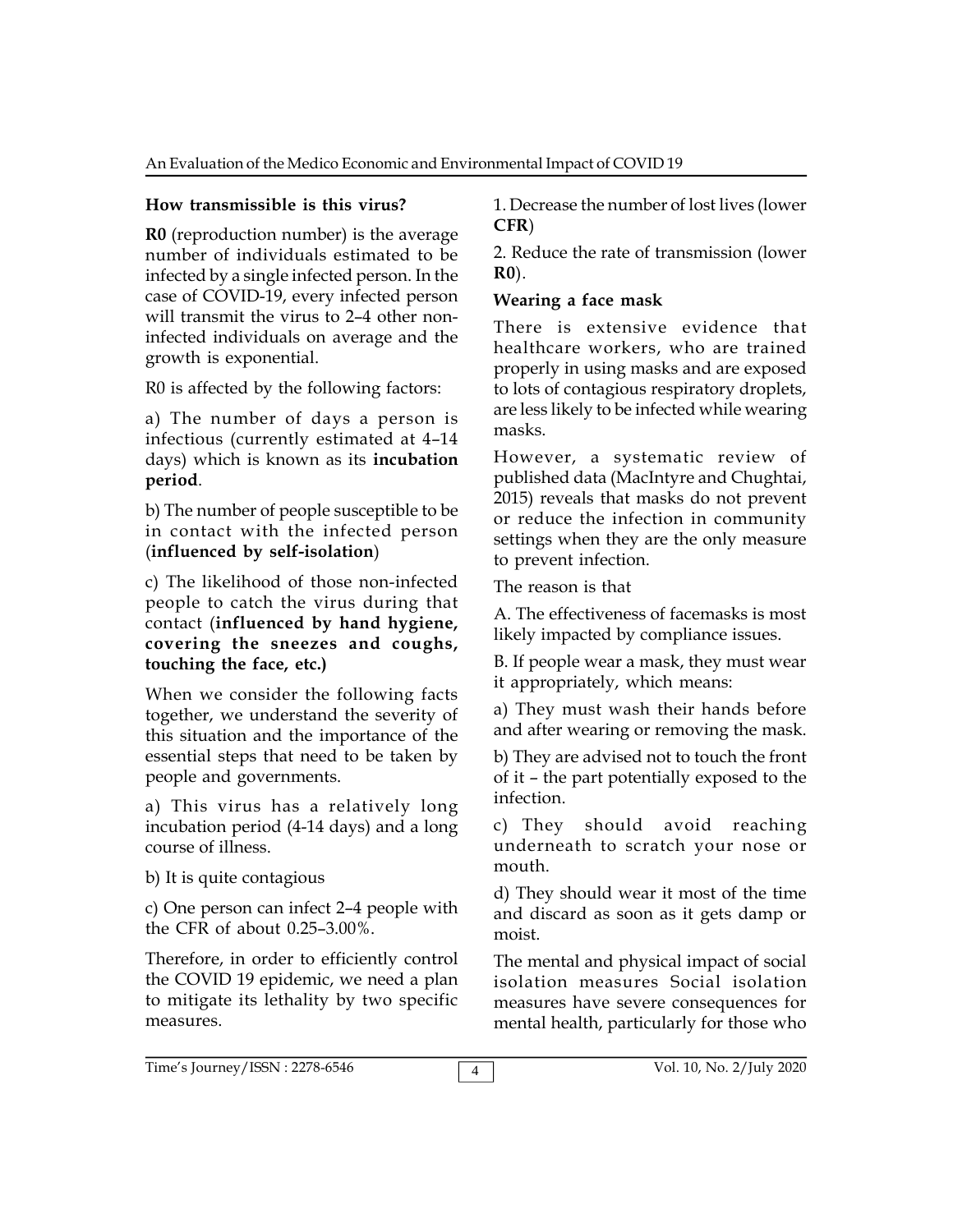live alone, and even more so if they have pre-existing health problems. We now know much more about the healthdamaging consequences of loneliness, but we must also think about the practical difficulties that people face, like buying food or getting medicines.

Again, there are enormous differences between developed and poor countries. There has been a digital revolution enabling many people who are physically isolated to maintain virtual contact with their friends and families, but sadly, once again, this is not the case in many of the world's poor countries.

Additionally, we're not all experiencing social isolation in the same way. Not everyone lives in a happy family home. We need to think about how we can support victims of domestic abuse who are confined to their homes, unable to escape their abuser.

We also need to think about the risks of exploitation of young people who are not in school. There is further concern around an increase in health-damaging behaviours. Being stuck at home can be very boring, and it's not helped by the cancellation of things like televised sports events. Though it seems that access to illicit drugs has reduced in many countries because of the difficulties faced by suppliers, in these circumstances, there's a real risk that people look for relief in alcohol. Perhaps the greatest risk of all is the gambling. We're now understanding much more about how gambling companies exploit vulnerable people, and many companies are likely to see this

pandemic as an opportunity.

## **The disruption of essential services and education**

We've already seen how some national health services in the UK have stopped many of their routine activities to concentrate on COVID-19. At the same time, people with other conditions are reluctant to go to hospital for fear of becoming infected. In some countries, the number of people attending hospital with heart attacks has fallen by about half. At least some of the excess deaths being recorded are due to people not seeking care when they need it.

Similarly, the majority of the burden of education disruption falls unequally on different socio-economic groups and on people living in countries with weaker education systems. Some children will be able to connect with their teachers virtually on the internet, but many will not. Looking ahead, there is a real danger of a lost generation.

## **Social disorder and fear**

Throughout history, pandemics have caused people to look for someone to blame. Sadly, there have been a number of accounts of racist attacks, sometimes encouraged by comments from politicians. It's important to guard against stigmatising groups within our society. The psychosocial impact of COVID-19 cannot be overlooked or understated. While political leaders must communicate the risks involved and the progress being made in combating the pandemic, we also need to recognise that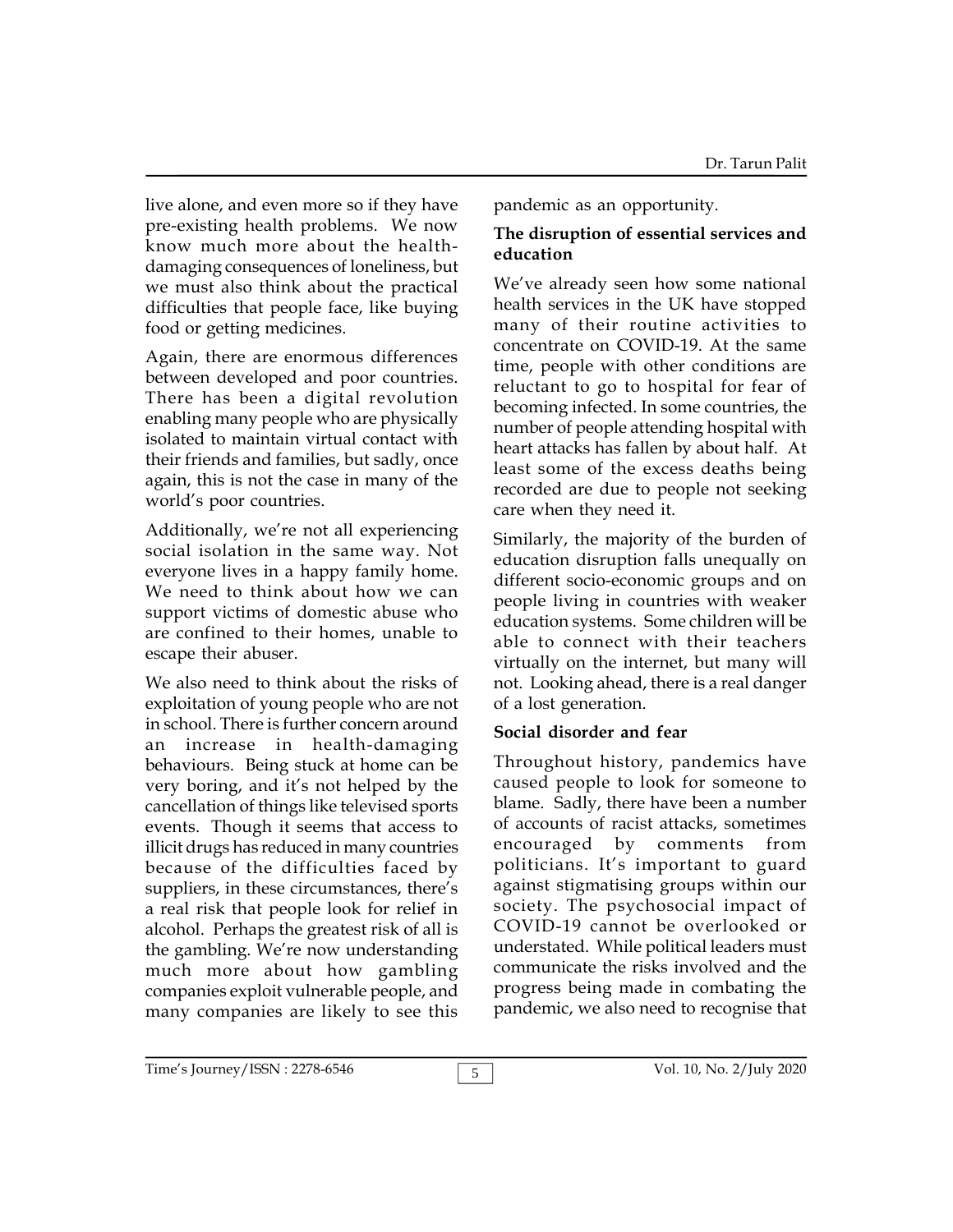this is likely to instil fear and anxiety in many people. This could be a major barrier to returning to normality, as it will likely be a long time before many people are willing to go into crowded places, such as entertainment venues and on public transport. People may get anxious about unavoidable contact. As more people begin to hit the streets, the idea of people getting a little too close to us may be a concern. However, whilst we need to adhere to the advice about staying two metres or one metre apart from those outside of our household, a short brush past should not cause undue concern. Brushing past someone shouldn't have any effect at all.

Some experts believe that one has to spend about a minute or two with someone before starting to get the amount of virus that's needed to transmit. People who are sneezing and coughing could cause more of a problem. People who are sneezing and coughing, will be shedding lots of virus. In some ways, less reliance on public transport is an area where there may be some good news. The reduction in vehicle traffic in some places has meant that it may be possible to see blue skies for the first time in decades. However, there is a risk that if people are fearful of using public transport, they'll turn to cars which may create more severe consequences for our health and the environment.

## **Ethical concerns during COVID 19 pandemic**

Health inequalities and supporting vulnerable people:

Throughout the pandemic, focus needs to be on the medically and socially vulnerable people like the elderly and people with co-morbidity as mentioned above and also the homeless people, allowing them to be targeted for additional medical and social support.

Children and adults continue to be abused and neglected throughout this time. Some may be at higher risk, for example:

a) Children, young people and vulnerable adults who are already at risk of abuse or neglect, may be more at risk as their normal support mechanisms are not in place and frontline professionals have less capacity to support and safeguard.

b) Adults who are vulnerable and isolated may be at increased risk of financial exploitation by some pretending to help.

c) Families may be under increased amounts of stress due to new financial pressures, household isolation, school closures and lack of normal outlets for stress and frustrations.

d) For patients who are victims of domestic abuse, self or household isolation could mean that they are at additional risk of abuse, trapped in their homes with their abusers and isolated from the people and the resources that could help them.

e) Subtle signs of abuse and / or neglect may not be as obvious during phone or video consultations. Victims of abuse may be unable to speak freely if consulting from home.

Communication channels should be kept open with other key health/social care professionals who are involved in the care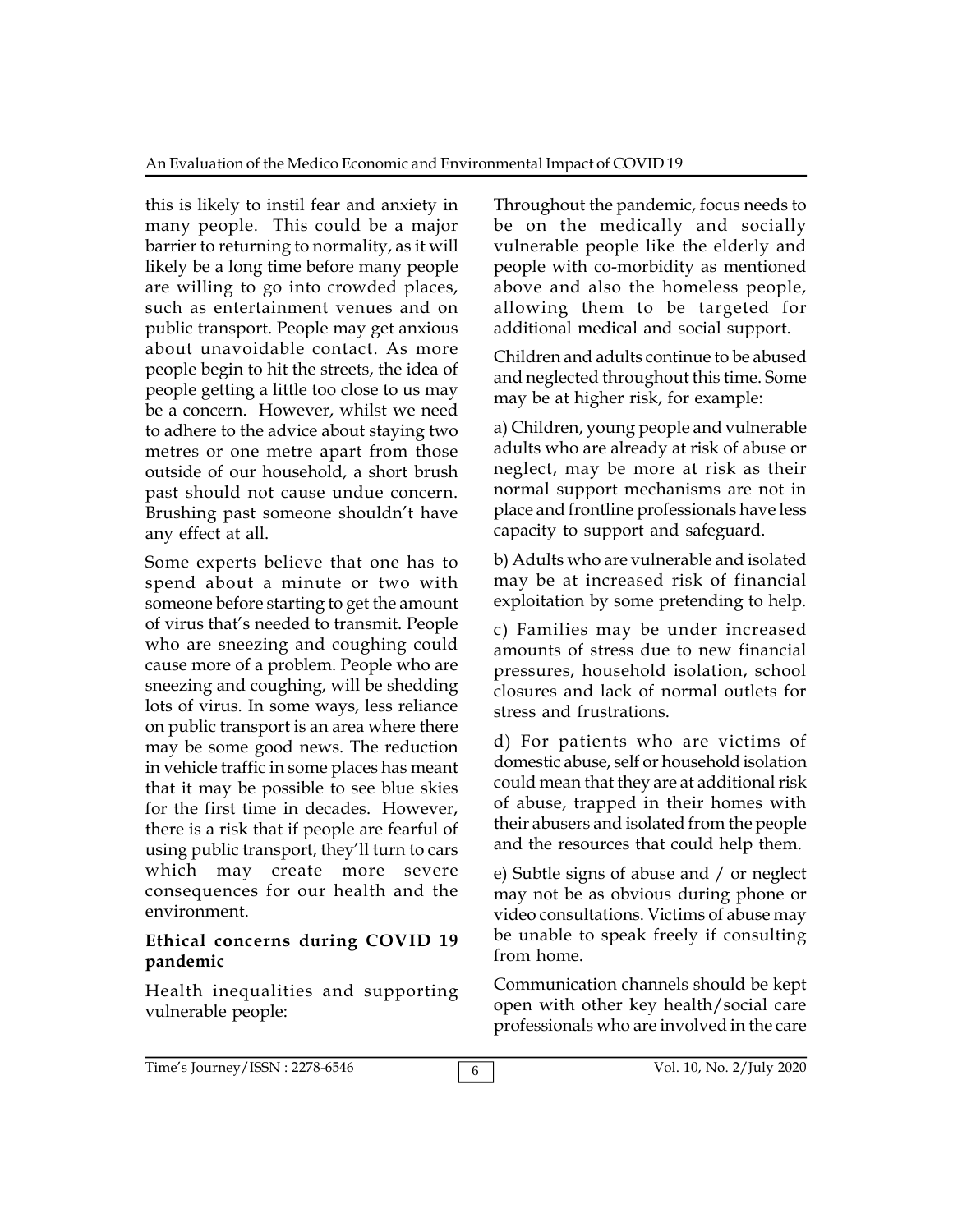of vulnerable children and adults.

We should continue to share information as we would normally for the purposes of safeguarding, including strategy meetings, child protection and adult safeguarding enquiries, safeguarding case conferences via video links.

Prior to the 2009 flu pandemic, the Government of UK issued an Ethical Framework in 2007 which was revised in 2017. It is designed to help people think through strategic aspects of decision making during a pandemic, as well as providing an ethical compass for care providers.

The following is a summary of the framework's guiding principles, consistent with the relevant British Medical Association COVID-19 ethics guidance.

**a) Equal concern and respect :** everyone should be treated equally, but this does not mean that everyone will be treated the same. The interests of each person are the concern of all of us, and of society.

**b) Respect:** people should be kept as informed as possible, have the chance to express their views on matters that affect them, have their personal choices about care and treatment respected and where they cannot decide, have decisions made in their best interests.

**c) Minimising the harm of the pandemic:** we should try to reduce the spread of the pandemic, minimise the risk of complications, learn from experience (home and abroad), and minimise disruption to society.

**d) Fairness:** everyone matters equally. People with an equal chance of benefiting from resources should have an equal chance of receiving them – although it will not be unfair to ask people who could get the same benefit at a later date, to wait.

**e) Working together:** we need to work together to respond to the pandemic, helping one another, taking responsibility for our own behaviour and being prepared to share information that will help others.

**f) Reciprocity:** based on the concept of mutual exchange, if people take increased risks or face increased burden, they should be supported in doing so and risks and burdens should be minimised as far as possible.

**g) Keeping things in proportion:** information should neither exaggerate nor minimise the situation and should be as accurate as possible. Decisions taken to protect the public from harm should be proportionate to risks and benefits.

**h) Flexibility:** plans should be adapted to new information and changing circumstances.

**i) Good decision-making:** good decisions will be open and transparent, inclusive, accountable and reasonable.

Sometimes, there will be tension within and between these principles and a judgement may have to be made on the priority to be given to each principle in the context of particular circumstances.

#### **Challenging conversations within this ethical framework**

**Personal versus professional challenge**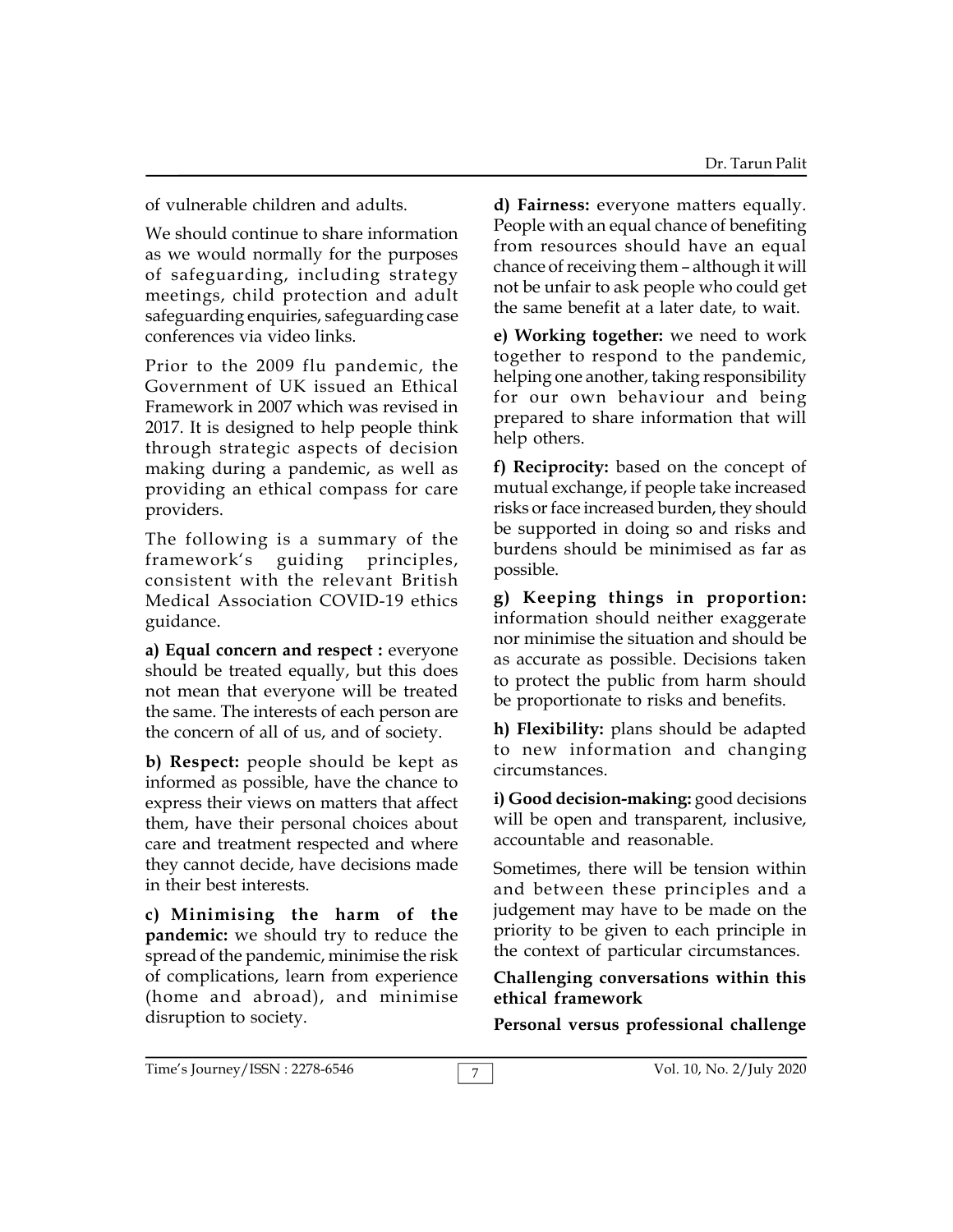#### **How can I manage my professional obligations and my obligations to my family?**

This is incredibly hard and represents a genuine dilemma. As a healthcare professional the doctors, nurses, paramedics and other health care workershave obligations to their patients and their employer, but also have obligations to their families.

What can they do if those obligations clash? There is no straightforward answer, and much may depend on the exact nature of individual concern. Are they concern about leaving their families whilst they are working, or are their concerns about exposing their families to risk of infection?

How one resolves this will be very personal and will depend on his or her unique situation. Some examples are as follows.

a) Is he or she a single parent?

b) Is he or she is struggling with childcare?

c) Does he or she live with people who have care needs or who are particularly vulnerable?

d) Is he or she at increased health risk from COVID-19 infection?

e) Are there ways that he or she can amend working hours or duties according to his or her circumstances and needs?

Overall, a 'greater good' approach might suggest that one should do whatever one can to mitigate the possible harms to the family and continue to work.

According to the principle of **reciprocity**, if people are asked to take increased risks, or face increased burdens, during a pandemic, they should be supported in doing so. Employers and organisations need to minimise these risks and burdens as far as possible.

#### **Self-isolation and feeling guilty about leaving the work on other colleagues**

People often feel guilty if they feel letting others down, but, feeling guilty does not always mean someone has done/is doing something wrong.

If people are self-isolating because they may pose an infection risk to others, they are doing the right thing by staying away. They must observe the current social distancing and self-isolation measures in order to protect their colleagues and patients. If they are feeling well enough, there may also be remote work that they can be engaging with to help their organisation.

Someone may question, 'I'm feeling so anxious/worried/stressed, I am not sure I am making good decisions. Should I carry on or stop'? This is an absolutely healthy and normal response at times of threat. Anxiety tells us that there is a threat (COVID-19) which needs to be responded to (social distancing, isolation, hand washing, PPE).

Anxiety is experienced as

a) Physical symptoms (restlessness, tension, palpitations, butterflies) and

b) Mental symptoms (worry, rumination, preoccupation and intrusive thoughts and imagery).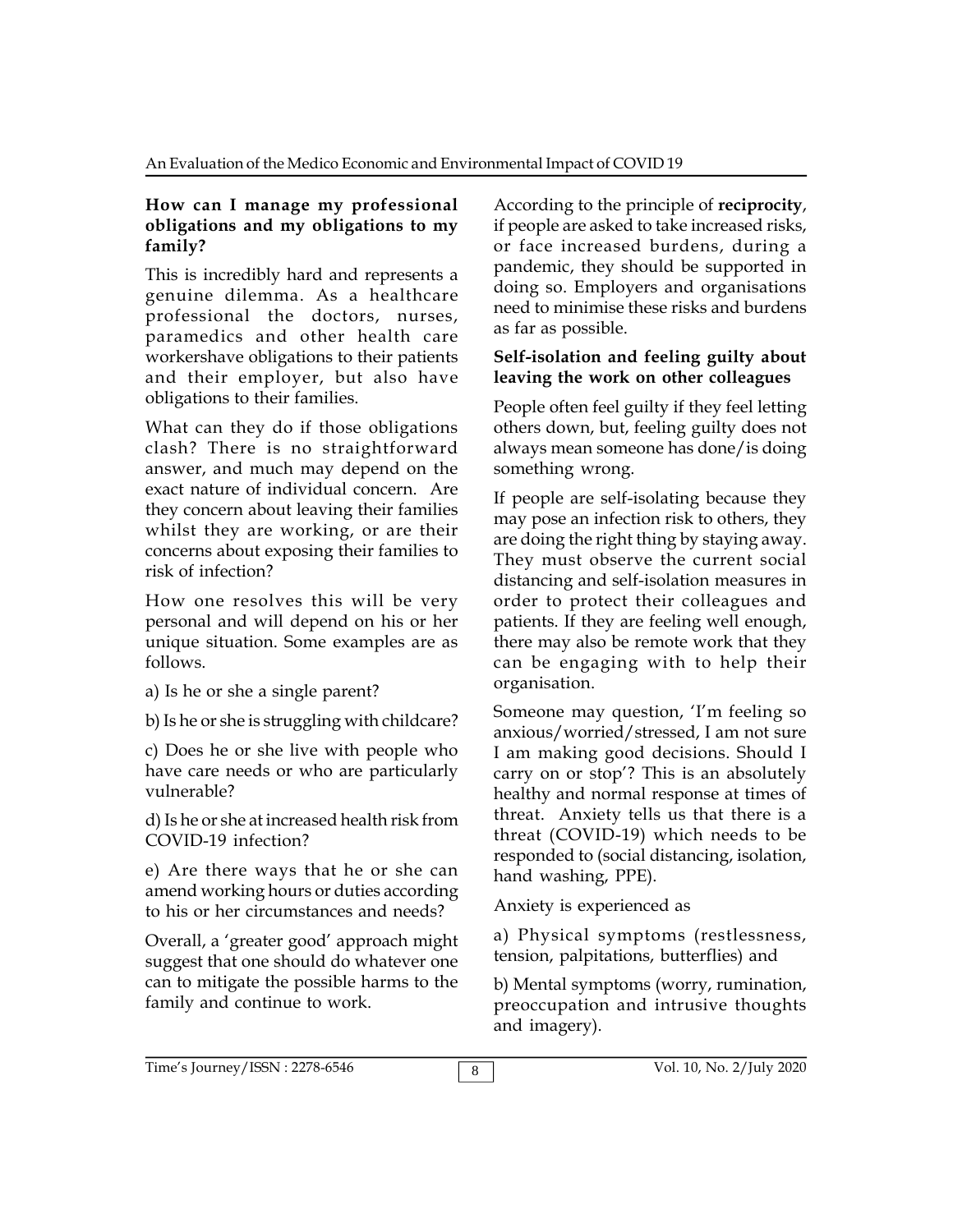We also see*anxious behaviours* such as

a) Excessive checking of news items and social media feeds

b) Avoidance of everyday mundane tasks and

c) Repetitive reassurance seeking from colleagues and loved ones.

Symptoms tend to subside for most of us as the situation evolves, as we gain more control over our environment, learn more about the threat and its consequences and use task-orientated activities to distract our bodies and our minds.

If symptoms do not subside or if they begin to interfere with daily living or sleep then this might be the time to take action, even to pause from doing tasks, including work, and to seek help.

## **Environmental impact of COVID 19**

The outbreak will have profound and lasting economic and social consequences in every corner of the globe," says United Nations Environment Programme (UNEP) Executive Director Inger Andersen.

The pandemic has exposed that gains made to address poverty, hunger, good health and well-being may face serious setbacks, unless the global community also urgently addresses the global environmental threats that have similar capacity to gravely undermine the systems that enable humanity and the planet to survive and thrive. Streets are empty, survive and thrive. Streets are empty,<br>cities are silent, factories are closed and skies are quiet. Surely this has to be good for the environment. Satellite images are

showing dramatic drops in air pollution in coronavirus hotspots around the globe. Considering the negative activities, are there any ways that this pandemic has had a positive outcome? The major environmental issues are: overconsumption of natural resources; diminishing quantity and quality of fresh water; climate change; and rapid population growth. What might be the impact ofthese issues on our climate?

## **Short-term changes**

Air pollution levels have dropped significantly since measures such as quarantines and shutdowns were put in place to contain COVID-19. Around the world, levels of harmful pollutants like NO<sub>2</sub> (nitrogen dioxide), CO (carbon monoxide), SO $_{\textrm{\tiny{2}}}$  (sulfur dioxide) and  $PM_{2.5}$  (small particulate matter) have plummeted—at least, while shutdowns continue. $NO<sub>2</sub>$  is mostly emitted from burning fossil fuels in transport, industry and electricity generation, which makes it strongly linked to human activity. Evidence indicates reduction in biochemical oxygen demand and coliform levels in rivers, improvement in air quality as a result of reduction in the loading of nitrous oxide, particulate matter, and other pollutants. The extent of recovery seen would not have been possible without extreme measures that have been forced on the society due to the pandemic, at the cost of several trillions of dollars across the globe. This enormous experiment offers opportunities for unprecedented insights about the dynamics of our natural and built environment, and societal systems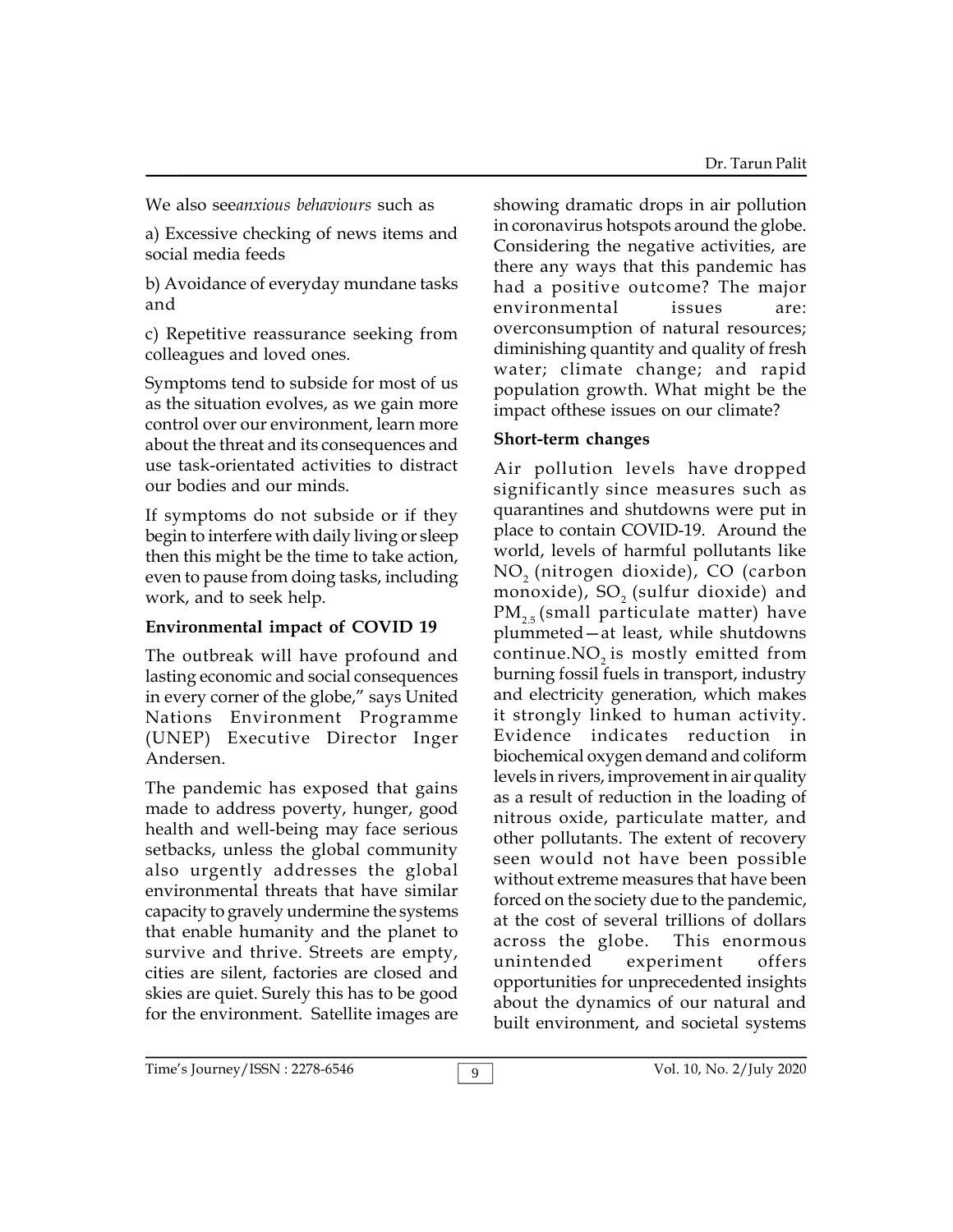that can lead to feasible paths for preservation of recovered systems and new recovery pathways through sensible policies and practices.

### **Long-term consequences**

Experts warn that despite lower air pollution levels in the short term, our environment may not see any long-term benefits. This situation occurred following the 2008 global financial crisis, when greenhouse gas emissions rebounded as the economy recovered. Here is the more chilling aspect of the situation. There has been some question regarding modern society's role in causing the pandemic in the first place. The argument is based on the wildlife origin of this virus (and most others). As we decrease the area of animal habitat, especially in the tropics, forcing more animals into populated areas, it has been suggested that human-wildlife contact is increased, promoting virus transfer, as was apparent with Ebola.

So the same thing, land use that contributes to climate change, also exacerbates viral transfer. This has consequences in that human population explosion leads to both increased land use for agriculture and greater population density and thus increased transmission. Concerns have also been raised that environmental policies will be relaxed in some countries and that investment in renewable energy technology will slow. When the lockdowns are lifted and life returns to what it once was, so too will the pollution that clouds the skies and with it the greenhouse gases that fuel wild people<br>reducing global warming.

In fact, the rebound could be even worse. The corona virus crisis also threatens local efforts to meet the climate commitments that have already been made. A simple way that we can implement change as individuals is one that we're already adjusting to: travelling less. However, according to the International Energy Agency the biggest sources of global emissions are power generation, heavy transport and industry. Reducing emissions requires a transition away from fossil fuels to cleaner energies, as well as greater energy efficiency. That takes action from governments and industry leaders, not just individuals.

#### **Economic impact of COVID 19 health crisis:**

## **Health Vs Wealth**

This new COVID-19 outbreak is a landmark event that has the potential to change the world. This virus has the potential to destabilise the economic and financial reality of the world's population,

a) by halting trades

b) by closing borders

c) by increasing distrust between countries and people.

We can start by looking at the impact of the responses that have been adopted around the world.

Many countries-imposed restrictions on what people can do with the objective of the opportunities for transmission of the virus, which are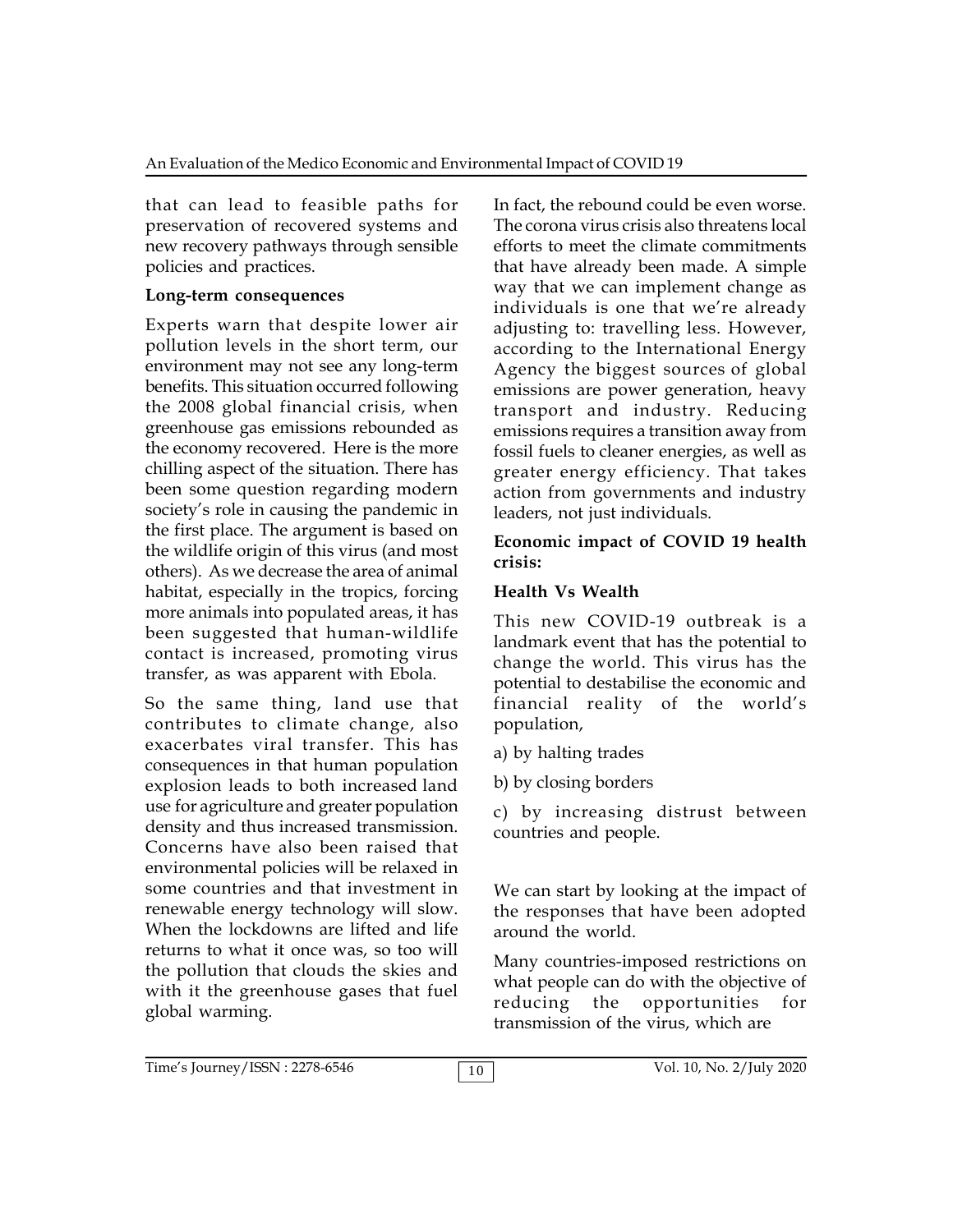a) limits on non-essential travel outside the home

b) closure of shops and entertainment venues

c) bans on mass gatherings.

People who are unable to work during the pandemic, risk of losing their income and face possible unemployment if businesses fail. We know from our previous experience, like in the global financial crisis of 2008, that loss of income or employment has profound consequences for health, and in particular, for mental health. It's a source of great anxiety for those affected. There are things that governments can do to reduce these risks, but only if they already have the resources and systems in place that are necessary to respond. Many rich countries have introduced schemes that provide a basic income for those unable to work. This provides some immediate security, but, as importantly, it provides relief for the businesses in which they work, keeping these jobs open so that they can recover quickly while its restrictions are lifted. Of course, unfortunately, there are many countries where this is not going to be possible. The travel industry has taken the biggest hit so far as flights are cancelled and increasing amounts of people are put off travelling due to containment concerns and government restrictions.

In a worst-case scenario this could result in workers losing jobs or seeing their hours cut. The knock-on effect of this would leave areas that rely on tourism struggling in the coming months and even years to come. Additionally, disruption of global supply chains will hold up business, which, combined with travel restrictions, could spell global recession.

## **What does this mean for workers?**

The UK government's four-stage plan consists of: containing the virus, delaying its spread, researching its origins, and mitigating its impact. The delay phase saw the UK closing schools, banning mass gatherings and advising offices to work from home. However, retail, hospitality and other customer-facing industries suffered from a severe loss in earnings. With COVID-19's classification upgraded to 'notifiable disease', this means insurance claims should be easier to make. Whether this will happen or not is still unclear. Those forced to take time off work might not be subject to Statutory Sick Pay in the UK if leave is extended, leaving many out of pocket.

At the moment, it would seem all eyes are on the insurers. How far will loses be covered, if at all? It's been reported that despite the reclassification of the disease, thousands of businesses may not be able to claim. The Association of British Insurers have reportedly announced that all losses are 'unlikely' to be covered. For example, the events industry may feel the sting as people cancel and postpone gatherings as a precaution. Insurers may only cover losses if the virus is found onsite. Those countries worst hit by coronavirus will undoubtedly be those unable to implement tough travel and quarantine restrictions.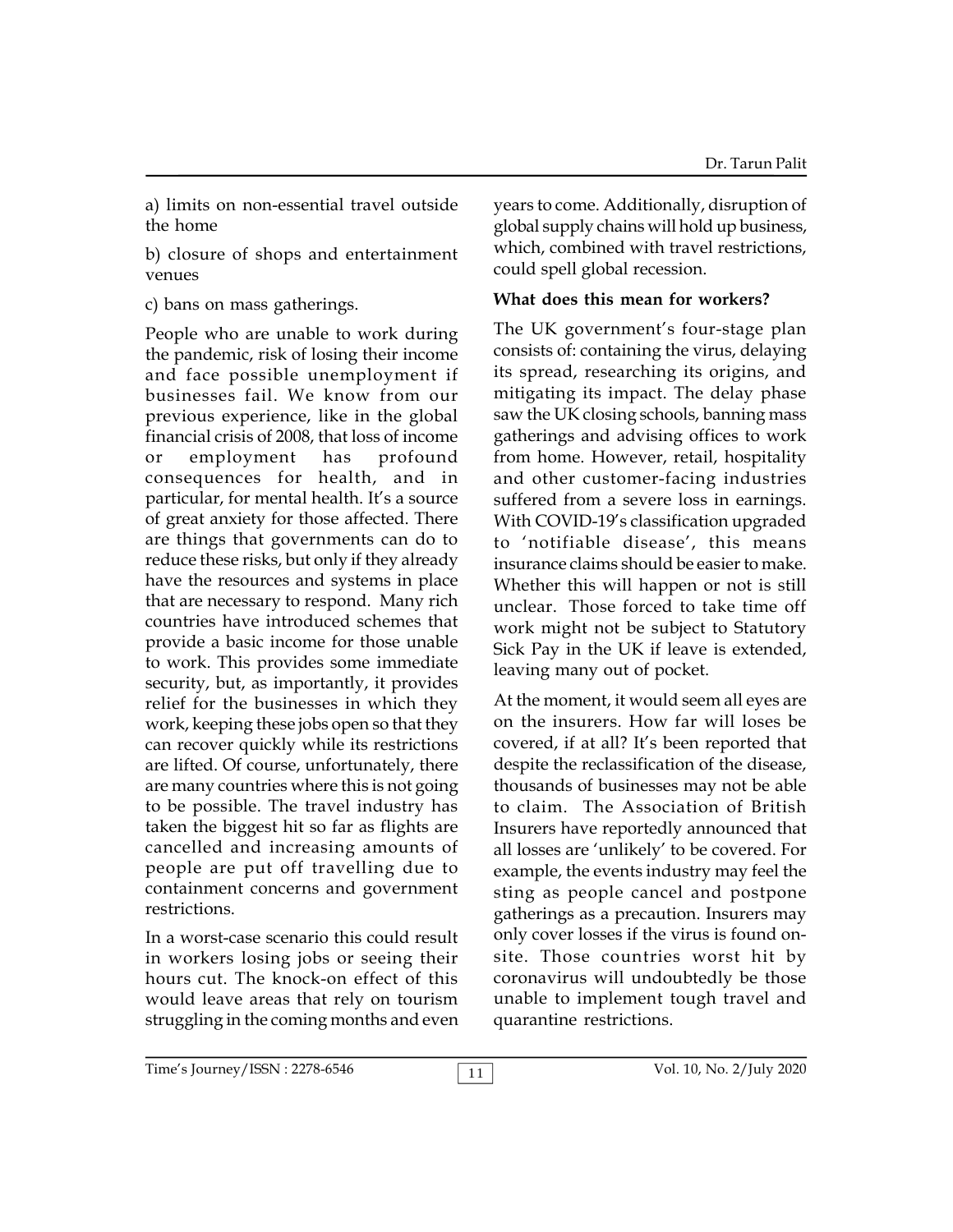Poorer countries will see a decline in tourism, whilst richer countries will implement emergency pandemic protocols to cope with the increased demand on the health service and minimise economic losses. With a vaccine still in development, cases will multiply and businesses will grapple with the situation as it unfolds. What remains paramount is the spread of information – in itself a huge problem in poorer countries with limited digital infrastructure. As more and more countries are affected, lessons are being learnt from other parts of the world. As our understanding of the virus is evolving, it's a good idea to keep up with the latest advice from an official source, such as the Government website and WHO as appropriate. People should try to avoid shared posts on Facebook, Whats App and other social platforms or reading worrying headlines on the virus, as certain sources might not present reliable information. Acknowledging a concern and taking measures to stay safe are advisable. But if our thoughts and worries become out of control or begin to affect our day-to-day lives disproportionately we may be suffering from anxiety or from agoraphobia- which is an intense fear of being in public places where you feel escape might be difficult.

## **Solution of the crisis**

As the world struggles to contain a rapidly spreading pandemic, hundreds of thousands of people are fighting for their lives and the global economy is in danger of lurching to a halt. This is putting billions of livelihoods in danger. The economic impact of the coronavirus is

shaping up to be significant; and with fears of a global recession looming, the virus could have serious long-term implications for business.

**The countries now need support because in many businesses' revenue streams are disappearing, many companies are worried about losing the talent they have nurtured as they are forced to make lay-offs. Some countries designed schemes to protect the work force. Examples are as follows:**

a) In Germany the scheme is called *Kurzarbeit*, meaning shorter working time, and proved very successful.

In simple terms, the *Kurzarbeit* scheme sees the German government covering a significant proportion of the costs of employees' salaries in times of crisis so businesses do not need to make redundancies.

b) Perhaps the most far-reaching scheme set up in recent days was in Sweden. Here the government heavily subsidized workers' salaries so that they will still receive 90% of their pay while working reduced hours.

Alongside this, businesses have been allowed to defer tax payments for up to a year at a cost of  $E27.5$ bn to the country's treasury, equivalent to 6% of gross domestic product.

c) Denmark announced similar measures; it is subsidizing 75% of salaries for firms promising not to lay-off staff.

d) Governments in mainland Europe deployed a mixture of tax moratoriums, payment extensions on social charges,

Time's Journey/ISSN : 2278-6546 12 12 Vol. 10, No. 2/July 2020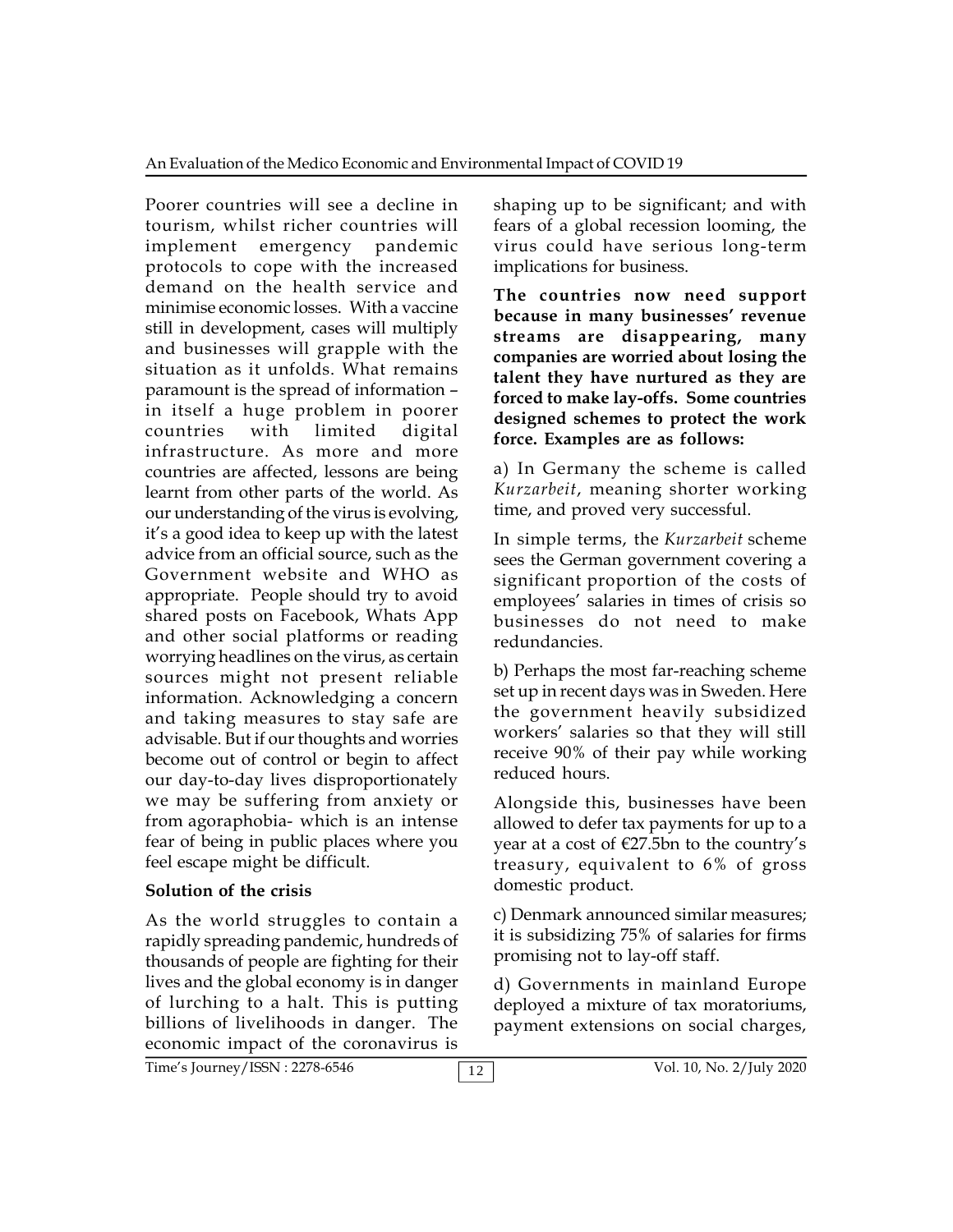loan guarantees and wage subsidies for workers who cannot work or move to part-time roles.

e) In France, the president has promised unlimited budgetary support for companies and workers that may cost about €45bn.

f) Italy made plans for one-off payments of €500 for each self-employed individual.

g) Spain announced a moratorium on mortgage repayments and utility bills for people whose income has been hit. He also issued a decree making it easier for firms to temporarily suspend, as opposed to lay-off workers while their benefits would be retained.

h) The UK government took inspiration from the German scheme. UK's Coronavirus job retention scheme, known as furlough scheme, was designed to protect millions of jobs and businesses across the UK. The furlough scheme should help people who are on leave because of the outbreak, and should prevent mass redundancies.

i) UK workers of any employer who is placed on the Coronavirus Job Retention Scheme can keep their jobs, with the government paying up to 80 per cent of a worker's wages, up to a total of £2,500 per worker each month. The scheme was backdated to 1 March and was initially open for 3 months and then extended. The payment extensions on social charges, mortgages, loan guarantees were also introduced with reduction of Bank of England's base rate.

One thing that history has shown us is

that a crisis can produce real change. The power of collective action will become evident. True leadership will emerge. The impossible will surface as inevitable. Innovative ideas and policy solutions will take hold, save lives and eventually get the economy back on track. Innovative approaches are now needed to address the questions arising from this pace of change, as the immediate crisis response shifts into a second phase, likely to continue until a vaccine or treatment is widely available.

Aside from more visible innovations, what other changes are taking place? What is their impact on quality? Now the policymakers, clinicians, managers, economists and the public should come together to decide what should be sustained, and what discarded, often in the absence of definitive evidence. One step on this front is to create more distributed, agile means of capturing and sharing learning from local innovation, for which there is clearly great appetite. People should try to avoid shared posts on Facebook, WhatsApp and other social platforms or reading worrying headlines on the virus, as certain sources might not present reliable information; which might not be evidence based.

Acknowledging a concern and taking measures to stay safe are advisable. But if our thoughts and worries become out of control or begin to affect our day-to-day lives disproportionately we may be suffering from anxiety or from agoraphobia - a fear of public spaces. Another challenge is how to assess the impact of our decision making on what's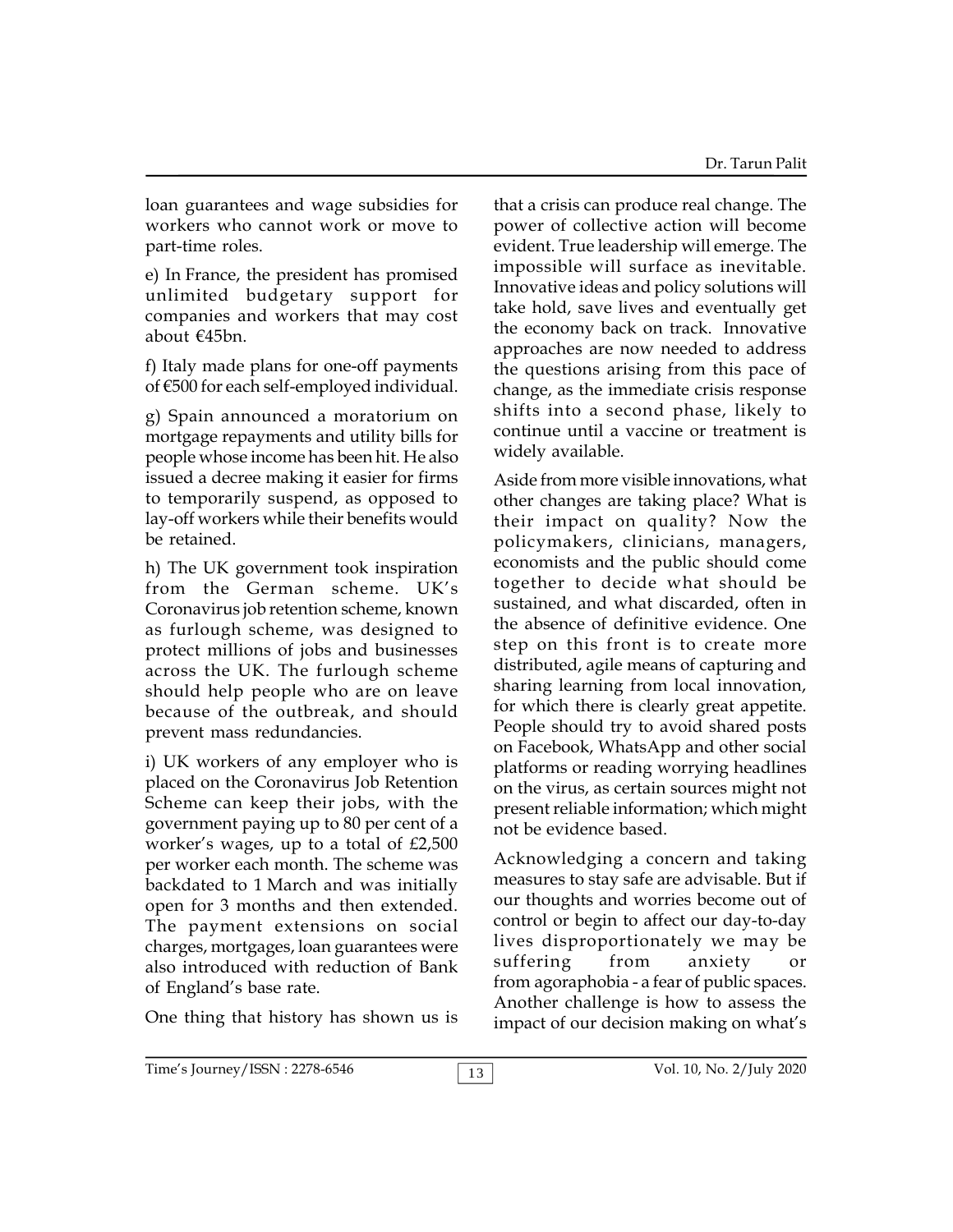working, what to adapt, and what to retain, in the absence of the usual carefully controlled management processes of planning, piloting, commissioning, evaluating and monitoring. This starts getting a better with understanding of the acceptability of these changes. Public attitudes to particular innovations will be the key to what is sustained, and may shift with experience and given the increased risks of face-to-face social and professional interactions.

We also need to understand the impact on experience and outcomes. We know the spread of an innovation in itself doesn't mean we can be sure of getting the same results everywhere, as quality of implementation and local context matter. Some innovations may also risk exacerbating existing inequalities.

So, while national research efforts are for now rightly prioritised on urgent public health and clinical questions, decision makers will also need rapid evidence of the impact of service changes, to understand their benefits and any unintended consequences of economic impacts.

Emerging models here include the use of citizen science methods to gather perspectives from safety experts. In the absence of the usual events and conferences, new forums will be needed where policymakers, managers and clinicians can debate emerging evidence. System partners and knowledge brokers, social media influencers and professional communities will all play a critical role in making this evidence visible, interpreting it and ensuring it informs, and is informed by, the rapidly moving changes in the practice and experiences of the public.

Finally, leaders throughout the health and care system need help to make sense of the huge range of innovation and research underway, particularly at a time of relentless and intense operational pressure – to feel their way towards a more sustainable balance of acting and thinking. Looking ahead, the one thing that we can say with certainty is that societies will change. They always have after major disease outbreaks. Whether this was the Black Death in Europe in the 14th century which contributed to a series of peasant revolts and the reformation, or the influenza pandemic in 1918 which contributed to increasing support for social security.

The main message is that this crisis does provide an opportunity to tackle some of the long-standing problems that have faced our societies, however, it is up to us whether we seize this opportunity for change.

## **References**

- *World Health Organization (WHO) – Coronavirus disease (COVID 19) pandemic*
- *Department of Health and Social Care. Chief Medical Officer Alert Novel coronavirus - Message for all clinical staff encountering patients with respiratory infections arrived from overseas; CEM/CMO/2020/005 (25 February 2020)*
- *MHRA (May 19th 2020). CMO Messaging - COVID-19 General Case Definition Change*
- *Bangalore S, Sharma A, Slotwiner A, et al. STsegment elevation in patients with Covid-19 -*